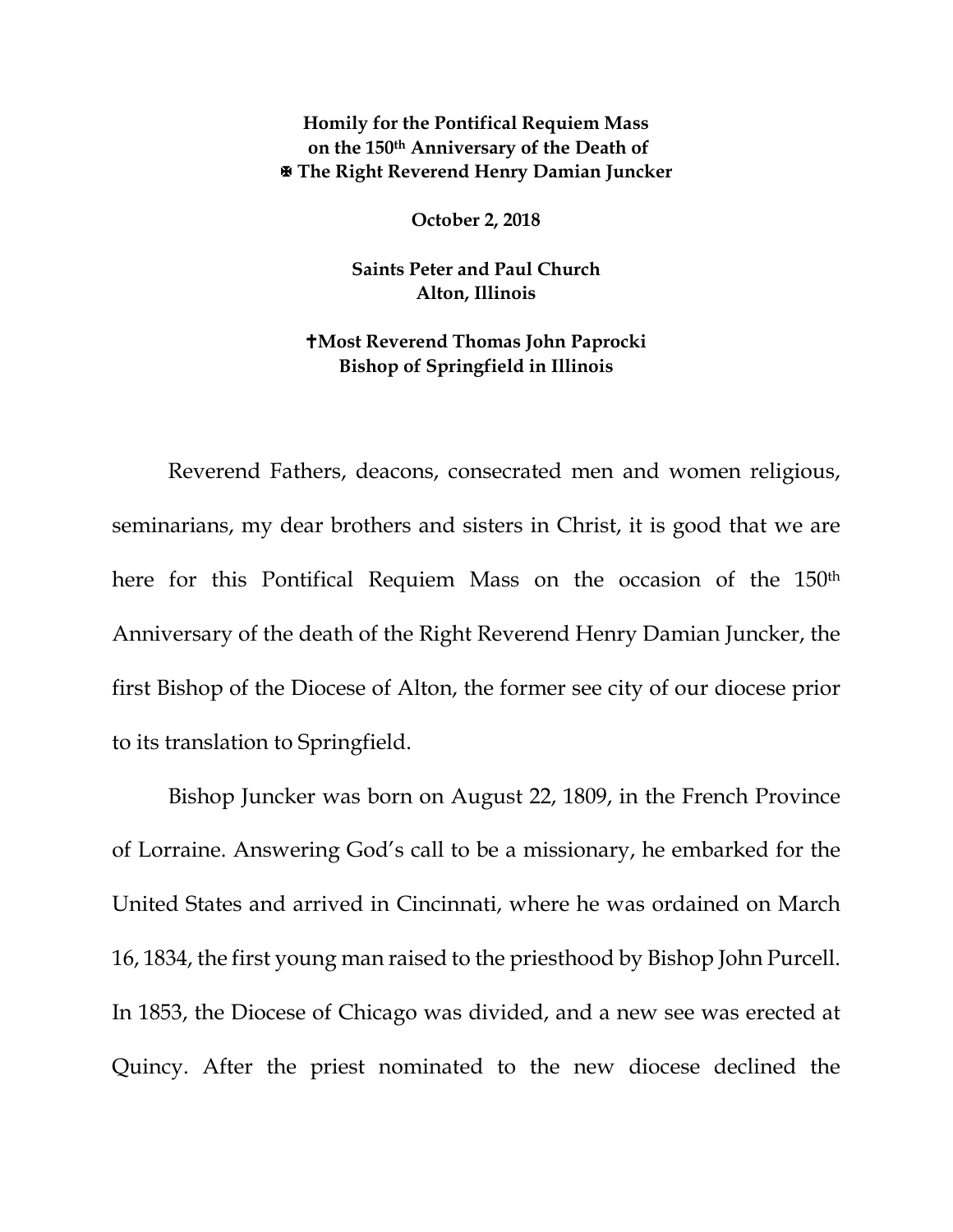appointment, the see remained vacant for three years until it was translated to Alton and Father Juncker was named as the first Bishop of Alton. He was consecrated to the episcopacy on Passion Sunday, April 26, 1857.

His first challenge was to staff his new diocese with priests. Two years after his consecration as Bishop of Alton, he set out for Europe in search of assistance. He returned in 1859, and the results of his efforts are best told in his own words, addressed to his flock soon after his return to Alton:

When Divine Providence, notwithstanding our unworthiness, called us among you two years ago, we found indeed, very few laborers in this new portion of the vineyard of the Lord; and a far greater number of abandoned congregations and scattered Catholics than was ever anticipated. . . .

Without any prospect or means, but with hope in the great Good Shepherd to remedy this sad situation, we undertook the painful journey to Europe, to secure pious, disinterested priests, who might go to the scattered and the abandoned, in his lone hut or solitary home, with words of peace on his lips and blessing in his heart, to celebrate the adorable mysteries, to administer the sacraments, and to instruct the old and the young in the ways of salvation.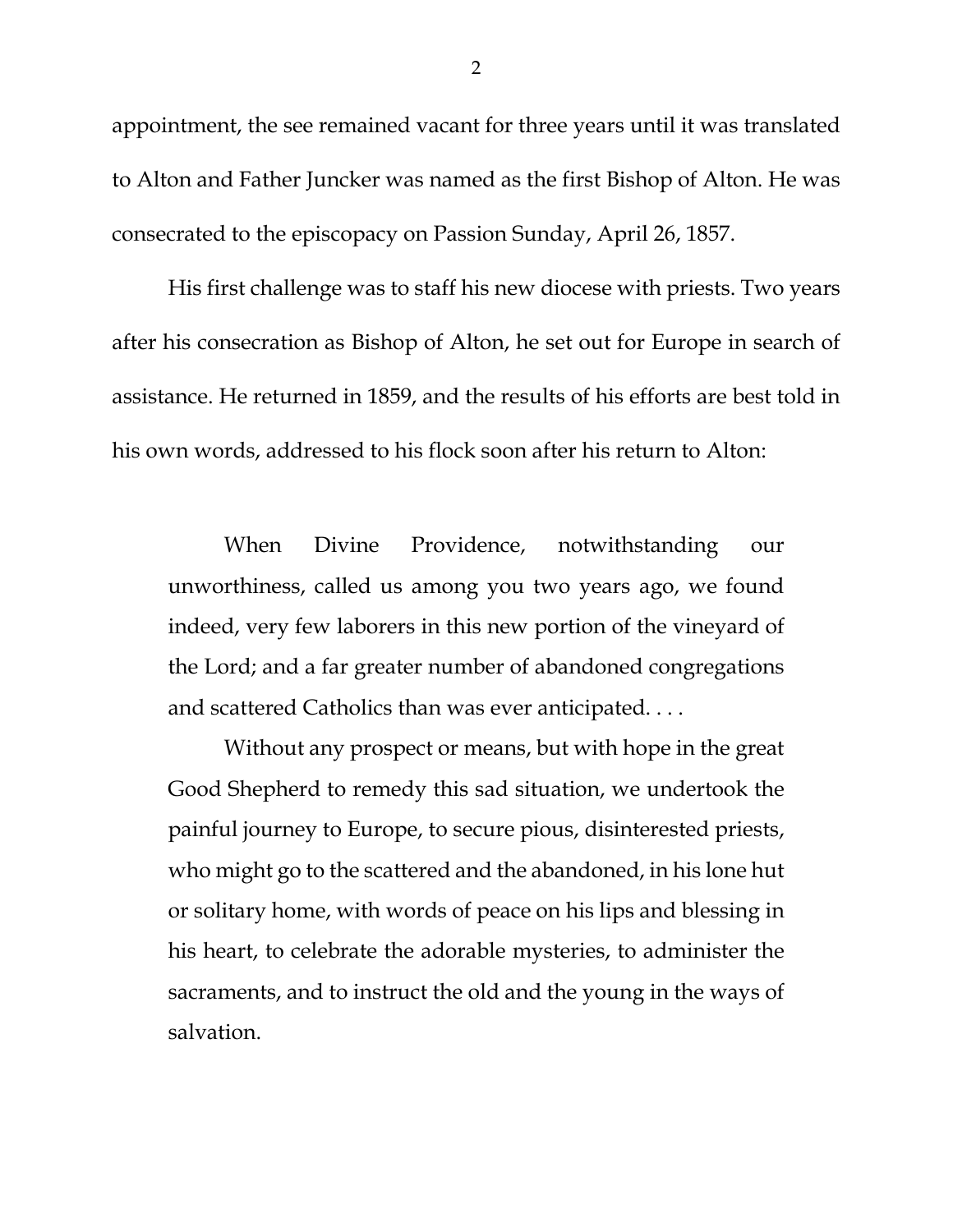You are wonderfully aware how God in His infinite mercy, has blessed our humble efforts; over fifty zealous priests are at present laboring in this diocese; who have left their homes, parents, relatives and friends, and all the comforts of this world for the greater Glory of God, that is, for the love and salvation of your immortal souls.[1](#page-4-0)

Our Pontifical Requiem Mass on this 150th anniversary of the death of Bishop Juncker provides all of us an opportunity to think about the salvation of our own immortal souls. According to a 2014 CBS News poll, 66% of the respondents said that they believe in the existence of Heaven and Hell. However, according to a 1988 poll conducted by Gallup, there are great differences of what people believe life after death is like is like. While none of us can know with any certainty what awaits us following our physical death, there are certain beliefs that are central to the Catholic understanding of heavenly life. Pope Emeritus Benedict XVI once stated the following regarding this topic:

> But how should we Christians respond to the question of death? We respond with faith in God, with a gaze of firm hope founded on the death and Resurrection of Jesus Christ. So, death opens to life, to eternal life, which is not an infinite duplicate of the present time, but something completely new. Faith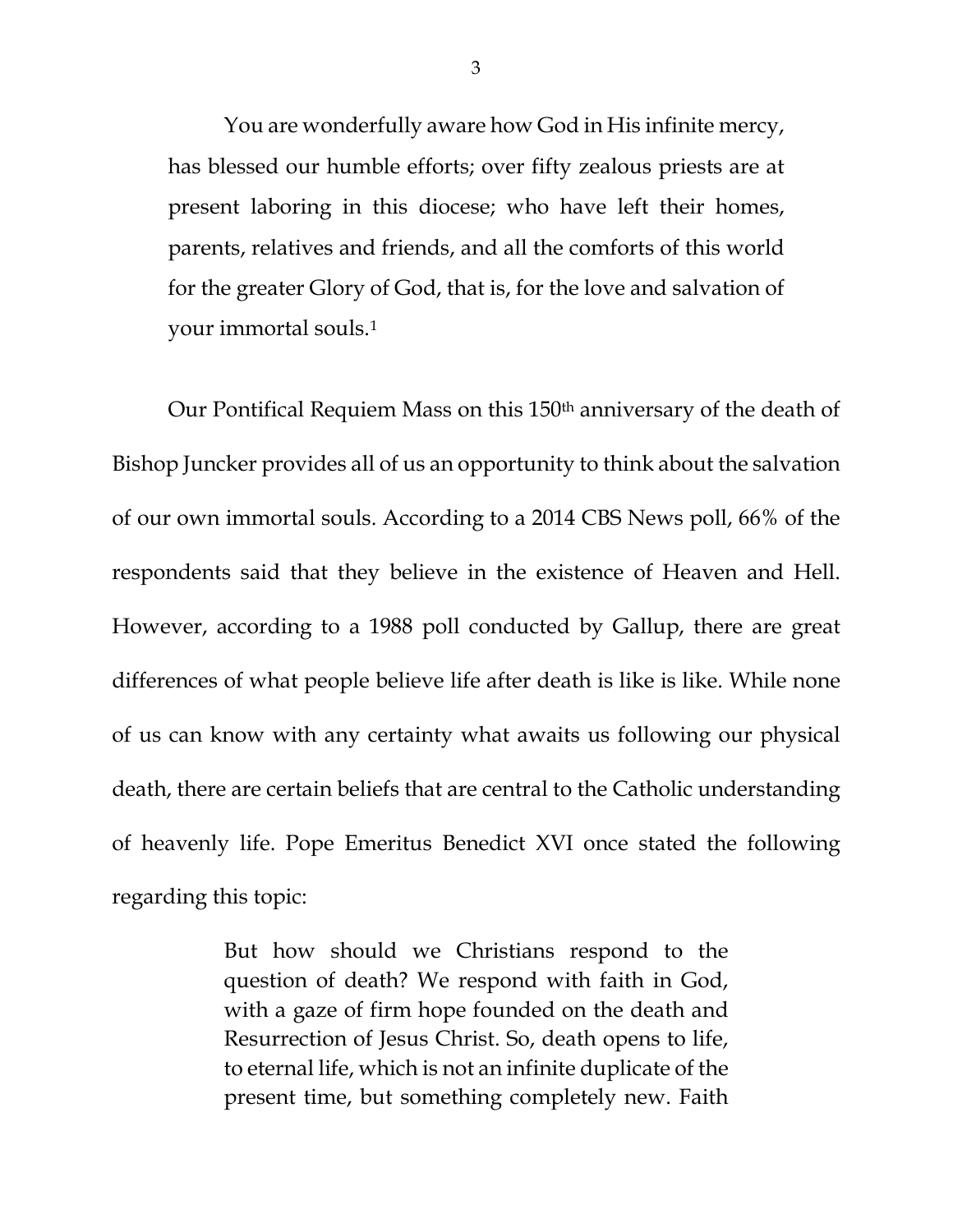tells us that the true immortality for which we hope is not an idea, a concept, but a relationship of full communion with the living God: it is resting in his hands, in his love, and becoming in him one with all the brothers and sisters that he has created and redeemed, with all Creation. Our hope, then, lies in the love of God that shines resplendent from the Cross of Christ who lets Jesus' words to the good thief: "Today you will be with me in Paradise" (Lk 23:43) resound in our heart. This is life in its fullness: life in God; a life of which we now have only a glimpse as one sees blue sky through fog.[2](#page-4-1)

My dear brothers and sisters, in light of this understanding we gather to pray for Bishop Henry Damian Juncker, and ask the Lord, who is righteous, merciful and just, $3$  to grant him the eternal reward promised to faithful servants of the Gospel.

In addition to praying for the eternal soul of Bishop Juncker, let us also use this as an opportunity to reflect on our own lives and consider whether we live each day as Christ's disciples, so that one day, we too might die in His grace. As I wrote in my recently-published third pastoral letter, *Ars vivendi et moriendi in Deo gratia*, "The art of living and dying in God's grace is the key to everlasting happiness in eternal life."[4](#page-4-3)